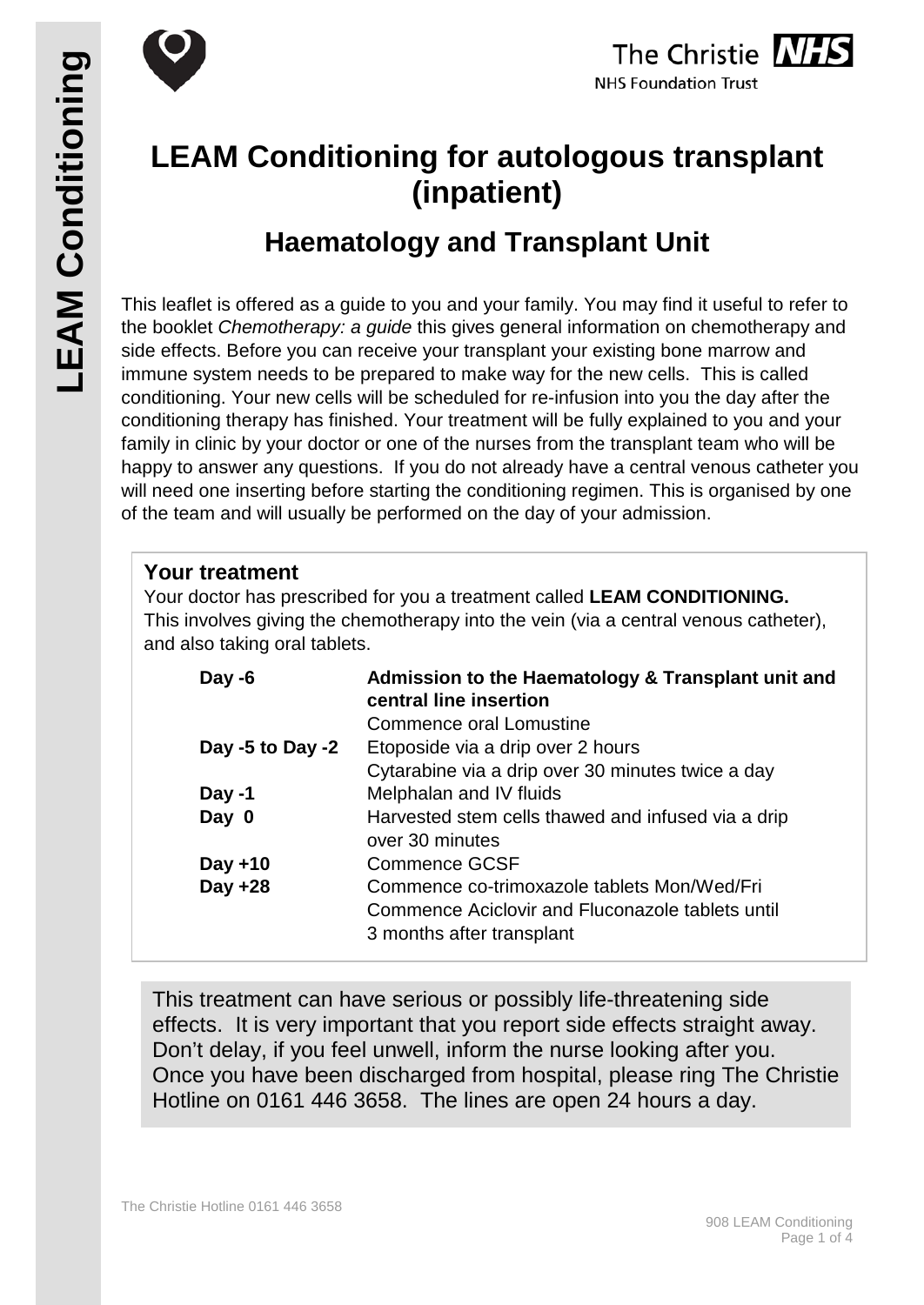#### **Increased risk of serious infection**

You are vulnerable to infection while you are having chemotherapy. Minor infections can become life-threatening in a matter of hours if left untreated. Symptoms of infection include fever, shivering, sweats, sore throat, diarrhoea, discomfort when you pass urine, cough or breathlessness. We recommend that you use a digital thermometer so you can check your temperature. You can buy one from your local chemist.

#### **If you feel unwell, you have symptoms of an infection or your temperature is 37.5ºC or above or below 36ºC contact The Christie Hotline straight away**.

**Lomustine** is given as an oral tablet on the evening of your admission.

**Etoposide** is given intravenously. It can alter your bowel habit. You may also experience skin changes such as a rash/itching/pigmentation, loss of appetite, a sore mouth, lethargy and hair loss.

**Cytarabine** can sometimes cause symptoms that can result in some or all of the following: fever, weakness and aching in your muscles and bones, a rash and pain in the chest. This will not affect everyone and will disappear soon after the Cytarabine infusions stop. This is given twice a day.

**Melphalan** can make you feel nauseous and cause vomiting. This should improve 24 hours after the infusion has stopped. However, you may still continue to experience some degree of nausea.

## **Possible side effects**

Chemotherapy can cause many different side effects. Some are more likely to occur than others. Everyone is different and not everyone gets all the side effects. Most side effects are usually temporary, but in some rare cases they can be life-threatening. It is important to tell your hospital doctor or nurse about any side effects so they can be monitored and, where possible, treated.

#### **Common side effects (more than 1 in 10)**

#### • **Anaemia is a low number of red blood cells**

While having this treatment you will become anaemic. This may make you feel tired and breathless. Let the doctor or nurse know if you experience these symptoms. You will have regular blood tests to monitor this. You may need a blood transfusion.

#### • **Bruising or bleeding**

This treatment can reduce the production of platelets which help the blood clot. Let the doctor or nurse know if you have any unexplained bruising or bleeding, such as nosebleeds, bloodspots or rashes on the skin, and bleeding gums. You will have regular blood tests and daily visual checks by the nurses to monitor this. You may need a platelet transfusion.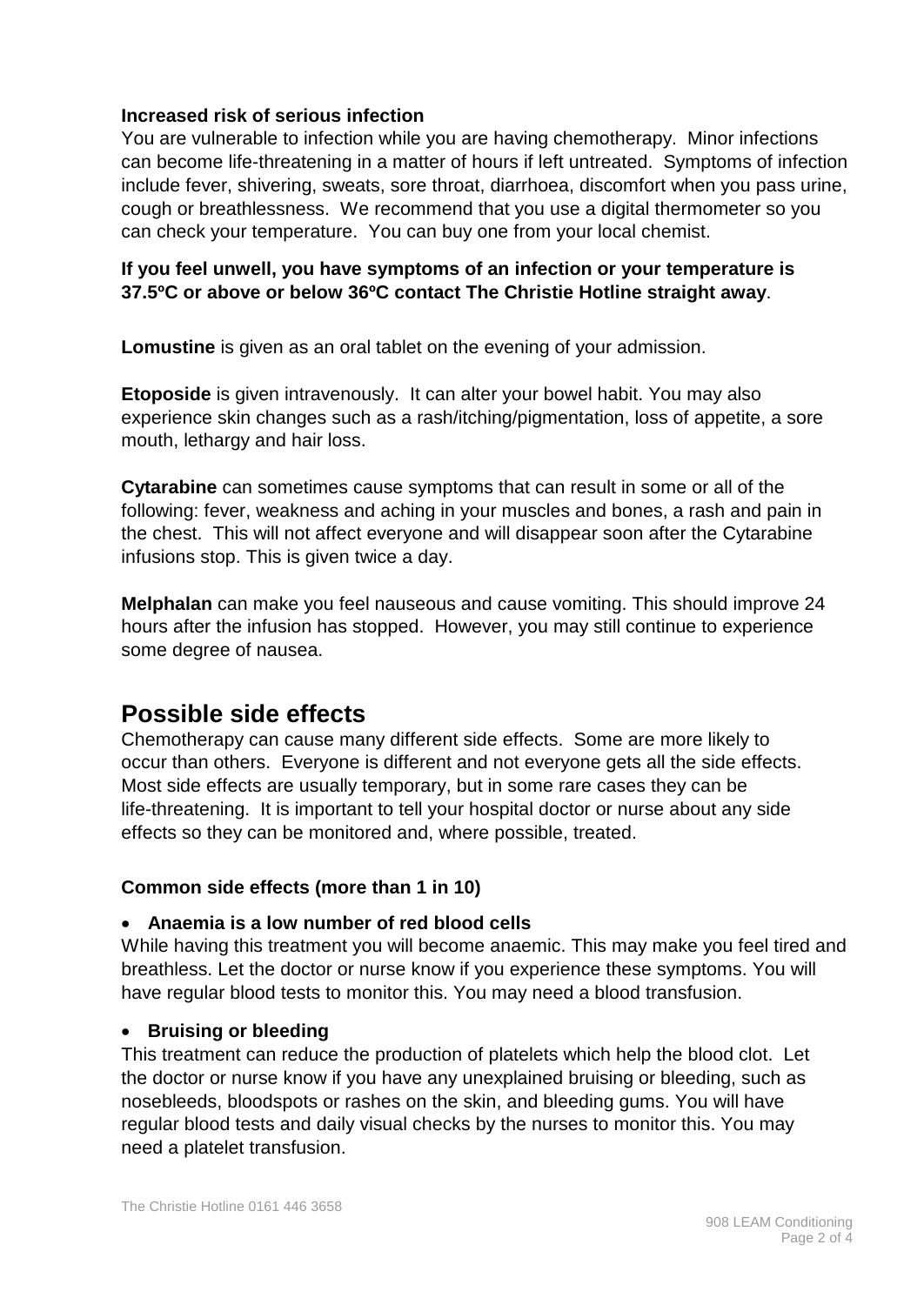#### • **Nausea and vomiting (sickness)**

The severity of this varies from person to person. Anti-sickness medication will be given to you through your line or as a tablet. If you continue to feel or be sick, let the doctor or nurse know and alternative medications can be prescribed.

#### • **Upset bowels**

You may experience an altered bowel habit. If you develop diarrhoea you will be asked to provide a sample to check this for any infection. You will need to take extra fluids to stop you becoming dehydrated if you have diarrhoea. The fluids can be given either by drinking or if you are feeling too sick then by an intravenous infusion. We will give you antibiotics if the diarrhoea is proven to be infective in origin. If you have constipation we may give you a laxative. If you experience any of these symptoms it is important to tell your doctor or nurse.

#### • **Hair loss**

Hair loss is usually total. The hair falls out gradually approximately 10 to 14 days following your chemotherapy. The time scale varies from person to person. This is a temporary side effect and your hair will grow back following your transplant. However the colour and texture may alter. If you would like an appointment with the wig service, this can be arranged for you.

#### • **Altered taste and smell**

Chemotherapy can alter your taste and smell. Sometimes altered taste can be described as metallic or bitter. Your sense of taste and smell will normally return but can take some time.

#### • **Mouth care/mucositis**

When you begin your conditioning therapy we will give you some products to use that will help to prevent infections in your mouth. Your mouth may become sore or dry and you may notice mouth ulcers. It is important to maintain good oral hygiene, drinking regular fluids and regular teeth brushing with a soft toothbrush. If you have difficulty with you mouth care let your nurse know. You may develop mucositis. This occurs when the mucous membrane lining of your mouth and throat become inflamed and ulcerated. This can be painful and you may need strong analgesia.

#### • **Clean diet**

This is a diet that you must follow during your transplant. You will be at risk of infection during your transplant and certain foods carry germs which can be harmful to you. See the booklet 'Welcome to the haematology and transplant unit' for more information. It is usual to experience weight loss during your transplant as your appetite can be reduced. Eating little and often can help. Food supplements are available and a dietician may come to see you.

#### • **Sexuality**

The effects of chemotherapy and your transplant can cause sexual problems and may affect your fertility. Loss of sexual desire, changes in hormone levels and for women vaginal dryness, painful intercourse and early menopause are possible. Please discuss any of your concerns with one of the team.

Further information is in the booklet – 'Welcome to the Haematology and transplant unit' and The Lymphoma Association 'Autologous Transplant' booklet.